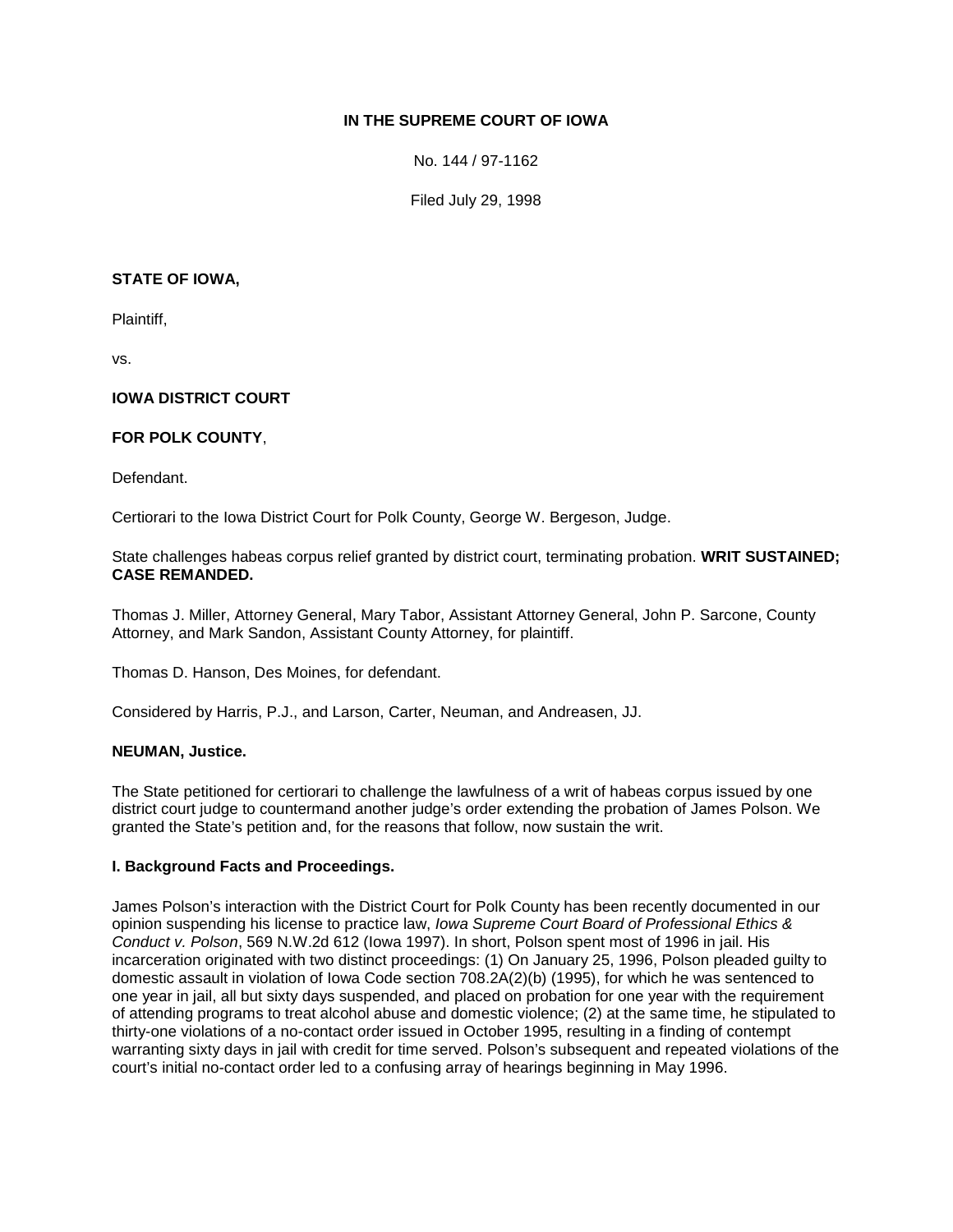On May 2, during a hearing at which Polson appeared personally and with counsel, Roger Owens, the court heard proof that Polson violated the no-contact order in April 1996. Finding Polson in contempt, Judge Cynthia Moisan sentenced him to six months incarceration with credit for time served. During the proceedings, the following colloquy occurred:

> THE COURT: Well, I agree with Mr. Owens. I'm not sure we're here today on a probation violation hearing. Am I in error, Mr. Sandon?

MR. SANDON [Prosecutor]: Judge, in setting the violation of the no-contact order hearing, the order that I have shows that it addresses the probation violations.

MR. OWENS: I have no report of violations.

THE COURT: Apparently there's a probation hearing scheduled for June 6 on ICIS, so I think we'll deal with his probation violation at that time.

Polson's counsel filed a motion to reconsider the six-month sentence. At a hearing held June 25, 1996, wherein Polson was represented by Jerry Foxhoven as well as Roger Owens, the following exchange with Judge Moisan took place:

THE COURT: We're here in the matter of *State of Iowa versus James D. Polson*, criminal number 95907. This is a hearing on a motion to reconsider filed by Roger Owens, defendant's attorney. And I believe it is also a probation revocation hearing. Would that be essentially correct?

MR. SANDON: I thought we already addressed his probation revocation.

MR. OWENS: I think we did it at the same time, Your Honor.

MR. SANDON: I think when we ended up the last time we had taken care of the probation revocation, so this is a reconsideration, I think, on the violation of the no-contact order.

MR. OWENS: Judge, you gave him six months run concurrent with contempt, is how I recall it.

After discussing the pros and cons of continued incarceration versus treatment for alcohol abuse, the following exchange occurred:

THE COURT: Well, Mr. Polson, as Mr. Sandon said, I don't know what your threshold is for jail time. I'm hoping this is it.

THE DEFENDANT: It is, Judge.

THE COURT: Because I don't know what else to do, so I'm going to reconsider your sentence, and I'm going to let you out of jail today. No contact order's still in effect, but I'm going to–

This is why I asked Mr. Sandon if we could deal with the probation matter because I want to make the Antabuse and his reporting to the probation officer regarding the Antabuse a condition of his probation. Do you have any objection to that?

MR. SANDON: No, I don't, Judge.

THE COURT: Do you have the probation number?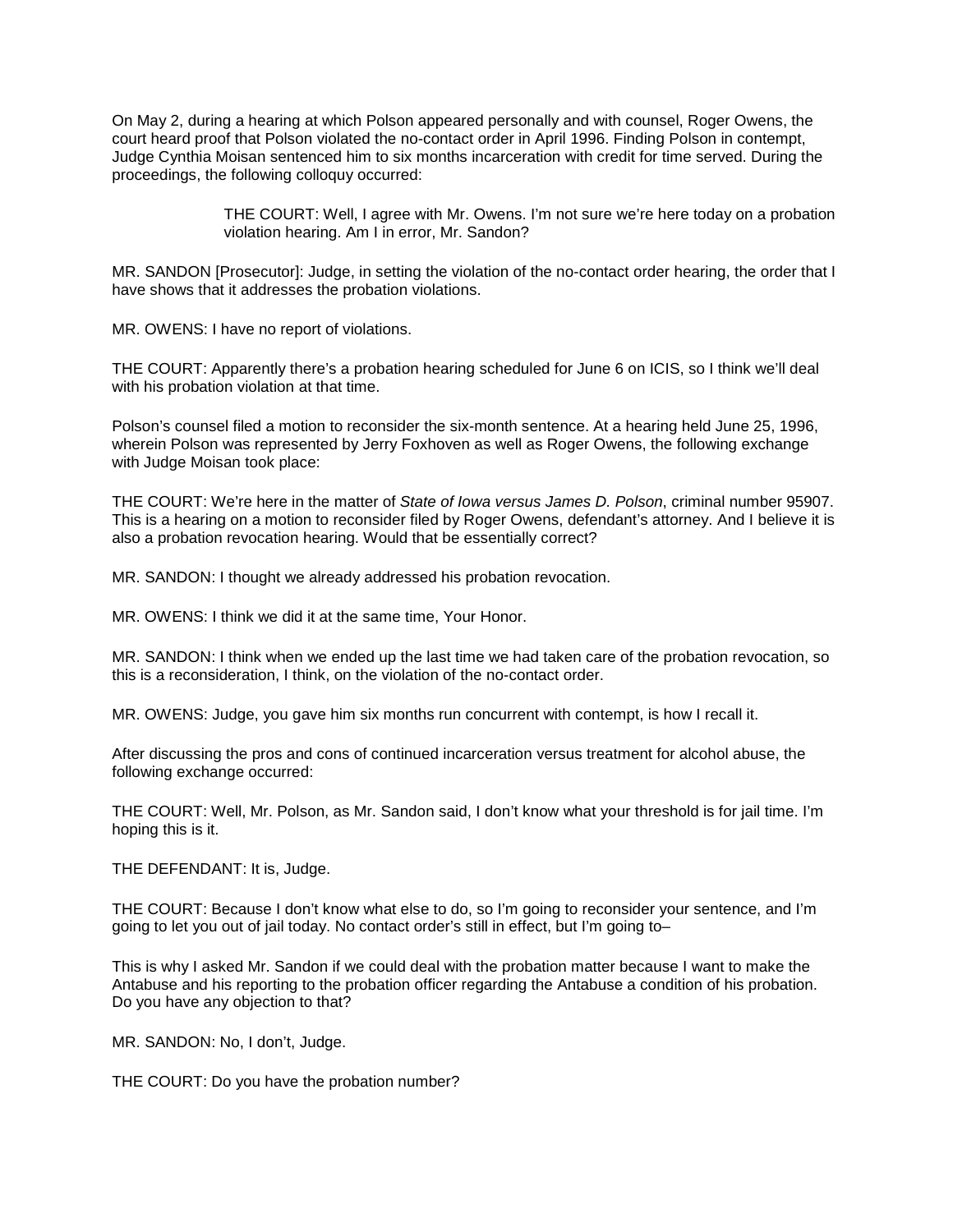MR. SANDON: It will be the same number as the one you have.

THE DEFENDANT: Judge, my son has indicated he would like to live with me, and that would be very good. That would give me some additional support.

THE COURT: I'm going to extend your probation period for another year.

MR. SANDON: Judge, had we already done that the last time, maybe?

THE COURT: I don't see that in here. That's what I was wondering.

MR. FOXHOVEN: Judge, he indicates to me that he believes you did the last time, that you extended it a year.

THE COURT: Did he ever finish the domestic abuse classes?

MR. SANDON: No.

.

THE COURT: You need to do that. Be on probation until January 5th–excuse me–January 25th, 1998. . .

In keeping with this colloquy, the court file reveals a document dated May 31, 1996, finding Polson in contempt for violating his probation and ordering that he serve a six-month sentence concurrent with his sentence for violating the no-contact order. The written order, signed by Judge Moisan, also stated: "Probation is extended to 1-25-98."

Polson's reprieve was disappointedly short lived. At a hearing held August 1, 1996, the court found Polson violated the no-contact order thirteen more times. He was sentenced to serve six months in jail, with credit for time served. By separate written entry, the court found no proof of further probation violation but directed that Polson "shall remain on probation until 1-25-98 as previously ordered."

Upon his release on December 17, 1996, Polson was ordered to immediately make arrangements for probation supervision. He did so, but the meeting with his probation officer did not go well. Advised that he would be on intensive supervision with curfews and electronic monitoring, Polson refused to sign the probation agreement. A warrant issued for his arrest.

On December 18, 1996, free on bond, Polson filed the petition for writ of habeas corpus which forms the basis for the controversy now before us. His petition sought "relief from the confinement of probation and no-contact." As grounds for issuance of the writ, Polson claimed he had suffered a significant and unlawful restraint on his liberty because (1) Judge Moisan had no authority to extend his probation beyond the original one-year term, and (2) even if the law permitted such an extension, it was imposed upon him without due process. His due process claim rested on the fact that the court records revealed no transcript of a hearing in connection with the order entered May 31, 1996, extending his probation to January 25, 1998.

The State resisted Polson's petition on the ground it stated no claim upon which a writ of habeas corpus could be granted. Before the matter could be heard, however, Polson appeared before district associate judge Patricia Houlihan on the State's report of probation violation and Polson's motion to dismiss the State's action and terminate probation. At this hearing Polson, now represented by attorney Thomas D. Hanson, reiterated his due process argument and challenge to Judge Moisan's order extending his probation. Judge Houlihan rejected these arguments, reasoning that due process was satisfied by the later, transcribed hearing at which Polson was notified, in open court, that his probation was extended. The judge also overruled Polson's motion to terminate probation, finding no merit in his claim that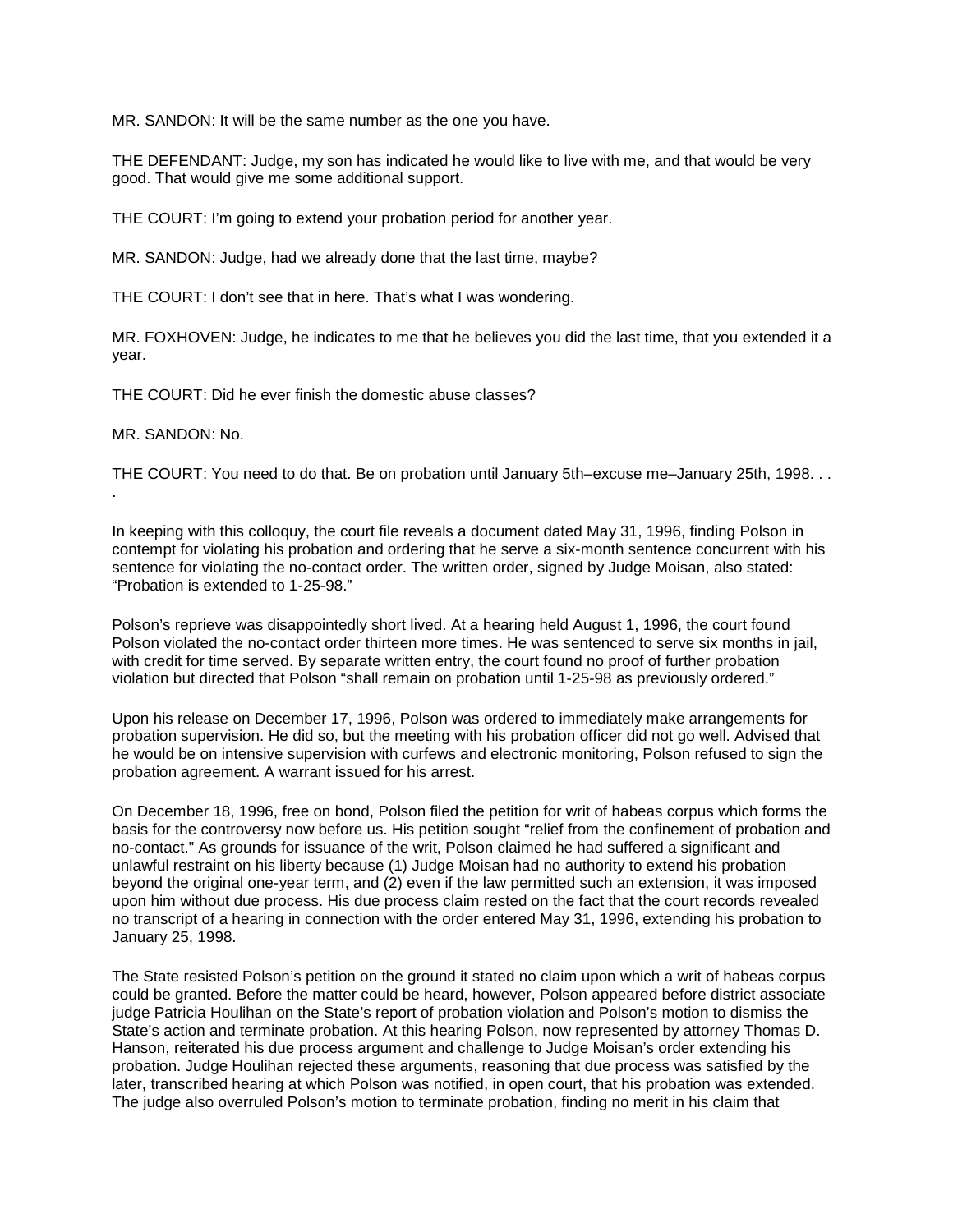probation could not be extended from one to two years. The court nevertheless found Polson had a "legitimate misunderstanding of his obligations" concerning probation, thus his refusal to "sign-up" on December 17 did not constitute a "violation" warranting revocation. Polson filed an appeal of this ruling which, thirty days later, he withdrew and dismissed.

Meanwhile, on May 8, 1997, Polson's petition for writ of habeas corpus came on for hearing before Judge George Bergeson. Like Judge Houlihan, Judge Bergeson believed the district court had authority to extend probation for two years in the case of an indictable misdemeanor. *See* Iowa Code § 907.7 (length of probation shall not exceed two years for misdemeanor). But–unlike Judge Houlihan–Judge Bergeson was convinced the State had denied Polson due process because the record revealed no hearing in connection with the May 31, 1996, order that directed the extension. Judge Bergeson therefore sustained the writ of habeas corpus, terminating Polson's probation "immediately." This certiorari action by the State followed.

## **II. Issue on Appeal and Scope of Review.**

The issue posed by the State's certiorari petition is "whether defendant [Polson] could properly challenge the extension of his probation through a habeas action." By granting the writ of habeas corpus, the State asserts, Judge Bergeson "erred, and thereby exceeded [his] authority," making the controversy appropriate for disposition by certiorari. *See French v. Iowa Dist. Ct.*, 546 N.W.2d 911, 913 (Iowa 1996) ("Certiorari is a procedure to test whether a . . . court exceeded its proper jurisdiction or otherwise acted illegally."); Iowa R. Civ. P. 306 (same). Our review on certiorari is for the correction of errors at law. *French*, 546 N.W.2d at 913.

## **III. Analysis.**

The State contends Polson chose the wrong avenue for relief when he challenged Judge Moisan's order by writ of habeas corpus. The argument rests on solid authority. Iowa Code chapter 663 governs the issuance of writs of habeas corpus. Section 663.36, captioned "Nonpermissible issues," states: "It is not permissible to question the correctness of the action of a court or a judge when lawfully acting within the scope of their authority." This statutory limitation on the scope of habeas relief echoes the longestablished rule at common law:

> "It is a settled rule that wherever a court has acquired jurisdiction of a case, no other court may, upon habeas corpus, interfere with its action as to matters concerning which it has acquired jurisdiction. Any other rule would produce a conflict of jurisdiction over the right to the custody of the person of the prisoner and lead to inextricable confusion, resulting in a defeat of the due administration of the law."

*Peff v. Doolittle*, 235 Iowa 443, 447, 15 N.W.2d 913, 915 (1944) (quoting 25 Am. Jur. *Habeas Corpus* § 108, at 223); *accord Bell v. Lainson*, 247 Iowa 505, 506, 74 N.W.2d 592, 592-93 (1956) ("Habeas corpus cannot perform the function of an appeal from a judgment of conviction and may not be used as a means of reviewing errors of law and irregularities, in connection with the charge and trial, not involving the question of jurisdiction.").

In *Peff*, this court acknowledged the value and importance of the writ in guarding and preserving human liberty. The court nevertheless made clear that exercise of the power to grant the writ could not be used "to unsettle valid legal proceedings or to interfere with the exercise of the jurisdiction of other courts." *Peff*, 235 Iowa at 448, 15 N.W.2d at 915. Thus, the court held, "unless void, proceedings of a court of concurrent jurisdiction cannot be inquired into by habeas corpus in another court. The remedy can only be by appeal." *Id.* at 451, 15 N.W.2d at 917.

In defending Judge Bergeson's ruling, Polson makes no attempt to refute this authority. Rather, he relies on *State v. Mandicino*, 509 N.W.2d 481 (Iowa 1993), to suggest that Judge Moisan was without authority